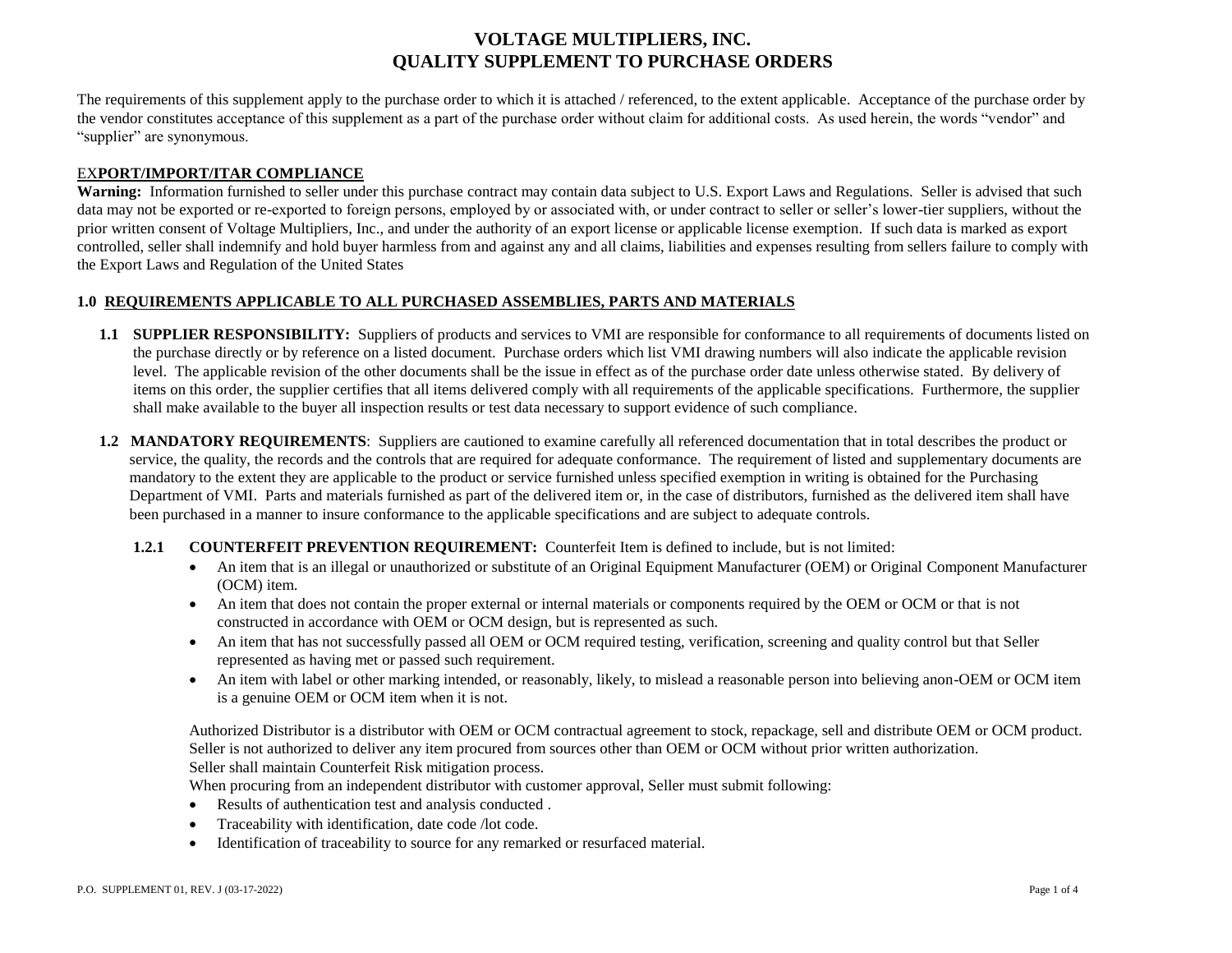## **VOLTAGE MULTIPLIERS, INC. QUALITY SUPPLEMENT TO PURCHASE ORDERS**

**1.2.2 CONFLICT MATERIALS REQUIREMENTS:** VMI is legally obligated to report and perform the due diligence requirements found in the Dodd Frank Wall Street Reform and Consumer Protection Act of 2010, Section 1502. This translates into a requirement for VMI to determine the origin of the conflict materials (tantalum, tin, tungsten and gold – 3T's and G) contained within any product they manufacture and supply. VMI must engage with all sellers within its supply chain to determine the presence and origin of any conflict materials. Conflict minerals verified to have come from scrap or recycled sources of conflict materials are considered "Conflict Free". U.S. Publically traded suppliers registered with the SEC\* that are unable to make a conflict mineral determination for any reason require an independent private sector audit and shall submit their SEC required reports to the SEC and to VMI. \*SEC website - http://www.sec.gov/rules/final.shtml

**REACH:** Upon Buyers request (REACH Request), seller shall provide information any items delivered hereunder which contain regulated substances as specified in EC Regulation No 1907/2006 of REACH.

- **1.3 INSPECTION SYSTEM:** Where a MIL, ISO or AS specification for an inspection/Quality System are not invoked by one of the clauses, the supplier's inspection shall provide for the following as a minimum:
	- a) Control of product quality
	- b) Inspection and acceptance prior to shipment and records showing such action.
	- c) Drawing control and raw material control.
	- d) Use of ANSI/ASQC Z1.4-2003, or equivalent, sampling plan when sampling in lieu of 100% inspection is applied.
	- e) Control of nonconforming materials.
	- f) Corrective action for in-house or customer reported defects including timely response to a customer request for corrective action response,
	- g) Handling, packaging and shipping to preclude damage.
- **1.4 STORED MATERIALS:** Material shall be stored and retrieved using the First In First Out system (FIFO).
- **1.5 HAZARDOUS MATERIAL:** Mercury Free Products/Ozone Depleting Chemicals. Product shall be free of ozone depleting chemicals (with the exception that solder does contain lead) and not contain functional mercury or be contaminated with mercury.

Material Safety Data Sheet. The supplier will supply with product a safety data sheet for the specified product purchased by VMI. The Material Safety Data Sheet (MSDS) shall conform to OSHA's hazard communication standard 29 CFR 1910.9200.

- **1.6 CALIBRATION SYSTEM REQUIREMENTS:** The supplier must maintain a calibration system in accordance with ISO10012, ISO/IEC17025, or NIST/NCSL Z540.1 to control the accuracy of devices used to verify the acceptability of materials, equipment or services in the performance of this contract.
- **1.7 SURVEILLANCE:** During purchase order performance, VMI, its customer and/or regulatory agency may visit the supplier's facilities to monitor the items being manufactured for VMI to determine and verify the quality of work, records and material(s). The representative may audit both the product and the Quality/Inspection system to determine compliance with quality and/or regulatory requirements. VMI will provide advance notification of such visits, whenever possible, to avoid disruption of planned schedules.
- **1.8 CERTIFICATE OF CONFORMANCE:** A C of C is required with each shipment. VMI reserves the right to require objective quality evidence to support the C of C when the quality of the material furnished is suspect for any reason.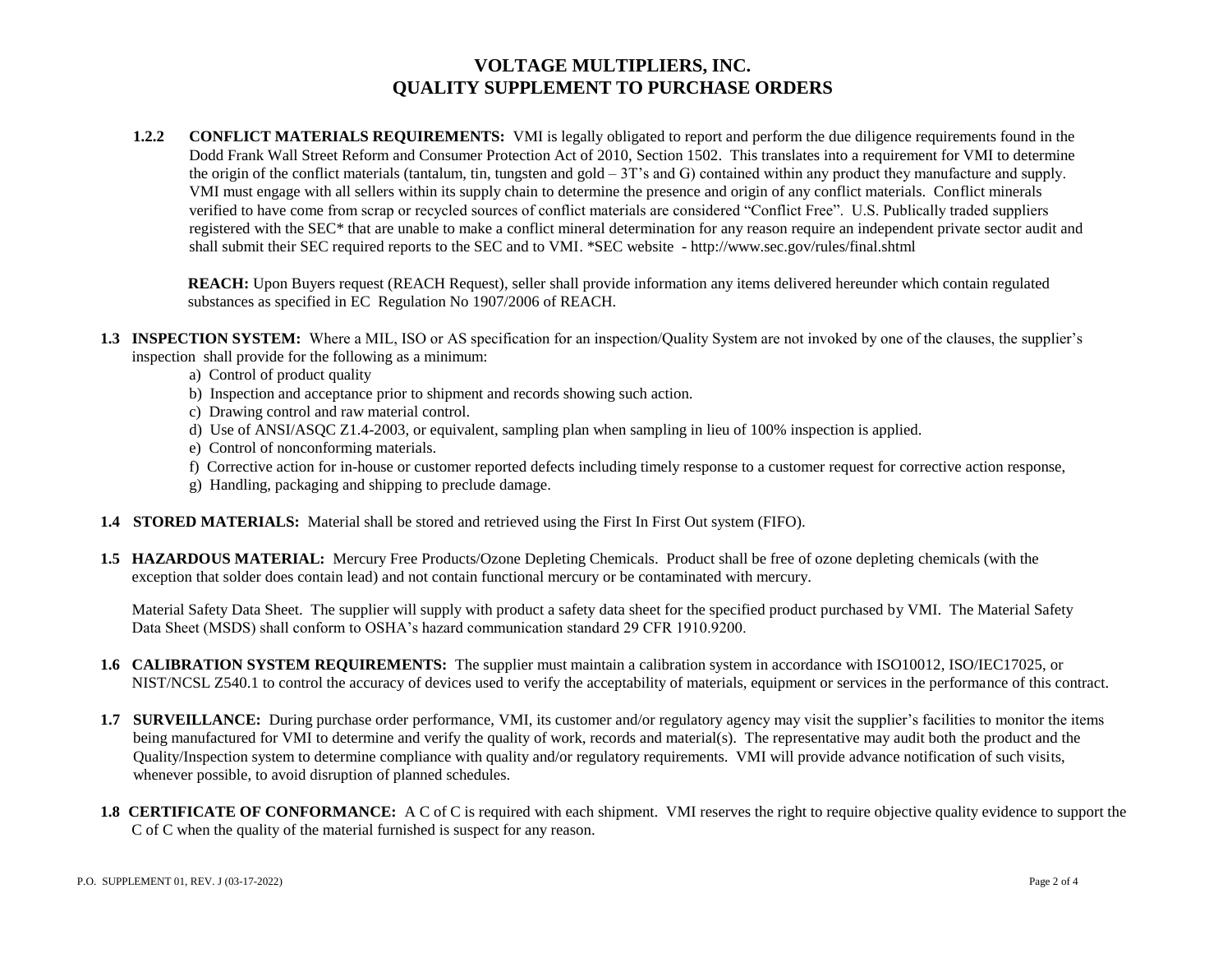## **VOLTAGE MULTIPLIERS, INC. QUALITY SUPPLEMENT TO PURCHASE ORDERS**

- **1.9 DISTRIBUTORS:** are not expected to have on file data or records normally retained by the manufacturer. Distributors will satisfy the requirements for quality records by retaining records showing procurement in accordance with the referenced specifications and obtaining upon request by VMI, the objective quality evidence from the product manufacturer.
- **1.10 PURCHASE ORDER CHANGES:** Only the Purchasing Department of VMI is authorized to negotiate a purchase order change or to agree to waiver any purchase order requirement.
- **1.11 NONCOMFORMING MATERIAL:** The supplier shall not ship or make any unauthorized repairs to product with the intent of delivering material that does not fully meet the purchase order or product specification requirements. The Supplier shall notify VMI of potential nonconformances prior to shipment. Authorization to ship nonconforming material may be approved with prior notification and approval from VMI.
- **1.12 PRODUCT OR PROCESS CHANGES:** Changes to product design, materials or processes, which effect form, fit, function, performance, quality, reliability or safety shall not be implemented without written approval of VMI.
- **1.13 SELLER SUB-TIER SUPPLIES:** Seller shall flow-down to Sub-tier suppliers, the applicable quality requirements in the Purchase Order including all Key Characteristics, where applicable.
- **1.14 SUPPLIER RECORDS:** Records that are created by and/or retained by the supplier that supports product delivered to VMI shall be controlled in such a manner to remain legible, readily identifiable and retrievable. Records of product quality shall be retained by the supplier for a minimum of 5 years unless otherwise stated on the purchase order.
- **1.15 OBSOLESCENCE:** The supplier shall notify VMI at least 1 year prior to discontinuation of material. Supplier shall provide information for the last time buy. Supplier shall provide information regarding replacement for VMI evaluation and approval.

## **2.0 REQUIREMENTS APPLICABLE TO SPECIFIC CATEGORIES OF PARTS, ASSEMBLIES, CASTINGS AND RAW MATERIALS**

- **2.1 ELECTRONIC COMPONENTS, PARTS, ASSEMBLIES AND HARDWARE**: Solvent and heat resistance requirements: The part and its markings shall not be adversely affected during or as a result of wave or dip solders consisting of fluxing with a QPL approved RMA flux and wave or dip soldered with exposure for no more than 10 seconds to 500°F. Resistance to solvents shall meet the requirements of MIL-STD 202, Method 215 if no other specification for resistance to solvents is stated.
- **2.2 PRINTED WIRING BOARDS:** Solder plate reflow and manufacturing logo: The P.C. board manufacturer shall etch or stamp in permanent ink his logo or other identification on each P.C. board under this purchase order.
- **2.3 AGE SENSITIVE MATERIAL:** Applies to synthetic rubber (elastomeric) products, potting compounds, shrinkable tubing, epoxies, age sensitive adhesives, sealants, compounds and paints. C of C for age-sensitive materials shall contain the following as a minimum: date of manufacture, shelf life expiration and storage conditions to achieve shelf life, if not stated on the material package. To be acceptable, product shall have a minimum of 75% of its total shelf life remaining when received by VMI.
- **2.4 MIL-SPEC COMPONENTS:** When components are being order by the MIL specification part number, the requirements of the applicable MIL specification are invoked even when the specification number is not included on the purchase order.